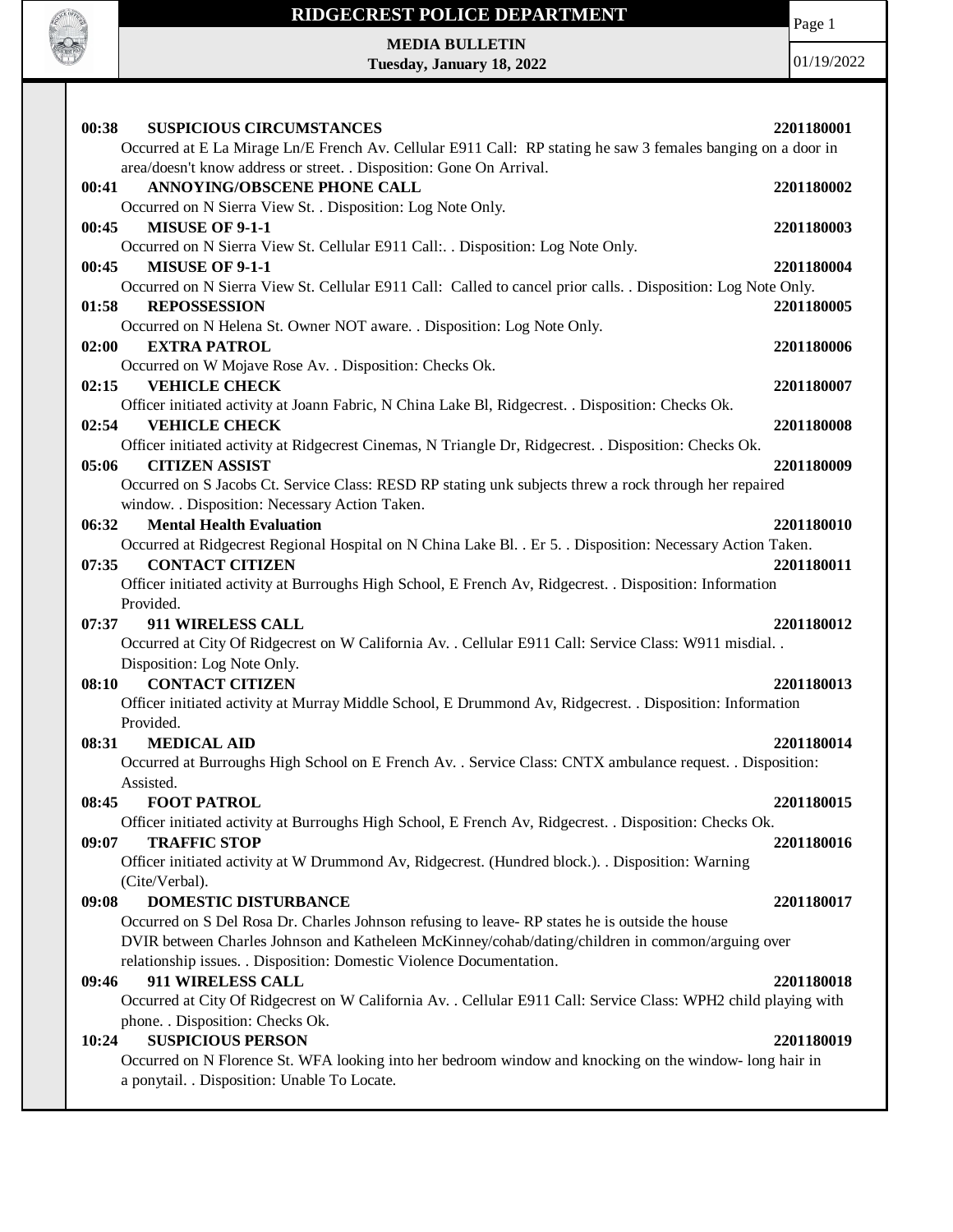

Page 2

**MEDIA BULLETIN Tuesday, January 18, 2022**

| 10:49<br><b>MEDICAL AID</b>                                                                                                                                                     | 2201180020 |
|---------------------------------------------------------------------------------------------------------------------------------------------------------------------------------|------------|
| Occurred on E Beth Ln. Service Class: VOIP ambulance request. . Disposition: Referred To Other Agency.                                                                          |            |
| 10:52<br><b>MEDICAL AID</b>                                                                                                                                                     | 2201180021 |
| Occurred on N Wayne St. Cellular E911 Call: Service Class: WPH2 ambulance request. . Disposition: Referred                                                                      |            |
| To Other Agency.                                                                                                                                                                |            |
| 10:59<br><b>TRAFFIC STOP</b>                                                                                                                                                    | 2201180022 |
| Officer initiated activity at N Norma St/W Reeves Av, Ridgecrest. . Disposition: Warning (Cite/Verbal).                                                                         |            |
| <b>CONTACT CITIZEN</b><br>11:01                                                                                                                                                 | 2201180023 |
| Occurred at City Of Ridgecrest on W California Av. . Call rp. rp requesting to get a 5150 on subj from a call<br>earlier today. . Disposition: Checks Ok.                       |            |
| <b>FOLLOW UP</b><br>11:14                                                                                                                                                       | 2201180024 |
| Officer initiated activity at S Sunset St, Ridgecrest. . Disposition: Necessary Action Taken.                                                                                   |            |
| <b>WARRANT ARREST</b><br>11:32                                                                                                                                                  | 2201180025 |
| Officer initiated activity at S Rancho St, Ridgecrest. (Hundred block.) SA/Helm, Nathan 12/18/89 RM054770A/<br>\$3k/HS 11364 RM054866A/\$5k/HS 11364 RM054833A/\$6k/HS 11377(A) |            |
| cited/rel'd. . Disposition: Arrest Made.                                                                                                                                        |            |
| <b>FOOT PATROL</b><br>11:52                                                                                                                                                     | 2201180026 |
| Officer initiated activity at Burroughs High School, E French Av, Ridgecrest. . Disposition: Checks Ok.                                                                         |            |
| 911 WIRELESS CALL<br>11:58                                                                                                                                                      | 2201180027 |
| Occurred at City Of Ridgecrest on W California Av. . Cellular E911 Call: Service Class: WPH2 abandoned<br>line//no answer on callback. . Disposition: Log Note Only.            |            |
| <b>EXTRA PATROL</b><br>12:10                                                                                                                                                    | 2201180028 |
| Officer initiated activity at Stater Brothers #109, N China Lake Bl, Ridgecrest. . Disposition: Checks Ok.                                                                      |            |
| <b>EXTRA PATROL</b><br>12:16                                                                                                                                                    | 2201180029 |
| Officer initiated activity at Tennis Courts, E French Av, Ridgecrest. . Disposition: Checks Ok.                                                                                 |            |
| <b>TICKET SIGN OFF</b><br>12:25                                                                                                                                                 | 2201180030 |
| Occurred at City Of Ridgecrest on W California Av. Disposition: Necessary Action Taken.                                                                                         |            |
| 12:50<br><b>DISTURBANCE - MUSIC</b>                                                                                                                                             | 2201180031 |
| Occurred at N Downs St/W Ward Av. . Disposition: Warning (Cite/Verbal).                                                                                                         |            |
| <b>CONTACT CITIZEN</b><br>13:17<br>Occurred at City Of Ridgecrest on W California Av. . Rp in lobby to file a report. . Disposition: Information                                | 2201180032 |
| Provided.                                                                                                                                                                       |            |
| 13:26<br><b>DRUNK IN PUBLIC</b>                                                                                                                                                 | 2201180033 |
| Officer initiated activity at Murray Middle School, E Drummond Av, Ridgecrest. . Disposition: Checks Ok.                                                                        |            |
| RUNAWAY/OUT OF CONTROL JUVENILE<br>14:07                                                                                                                                        | 2201180034 |
| Officer initiated activity at Murray Middle School, E Drummond Av, Ridgecrest. . Disposition: Warning                                                                           |            |
| (Cite/Verbal).                                                                                                                                                                  |            |
| POSITIVE CITIZEN CONTACT<br>14:16                                                                                                                                               | 2201180035 |
| Officer initiated activity at Murray Middle School, E Drummond Av, Ridgecrest. . Disposition: Necessary                                                                         |            |
| Action Taken.                                                                                                                                                                   |            |
| <b>LAND TRESPASS</b><br>14:37                                                                                                                                                   | 2201180036 |
| Occurred at Bank Of America on W Ridgecrest Bl. . Male laying in the east side of the building-wearing a grey                                                                   |            |
| hoodie, blue jeans and has a back pack. . Disposition: Unable To Locate.                                                                                                        |            |
| <b>BURGLARY - RESIDENTIAL - REPORT</b><br>14:38                                                                                                                                 | 2201180037 |
| Occurred on W Wilson Av. Call rp/wants to report 2 vacant apartments being broken into. . Disposition:                                                                          |            |
| Information Received.                                                                                                                                                           |            |
| <b>FOOT PATROL</b><br>14:45                                                                                                                                                     | 2201180038 |
| Officer initiated activity at Burroughs High School, E French Av, Ridgecrest. . Disposition: Checks Ok.                                                                         |            |
|                                                                                                                                                                                 |            |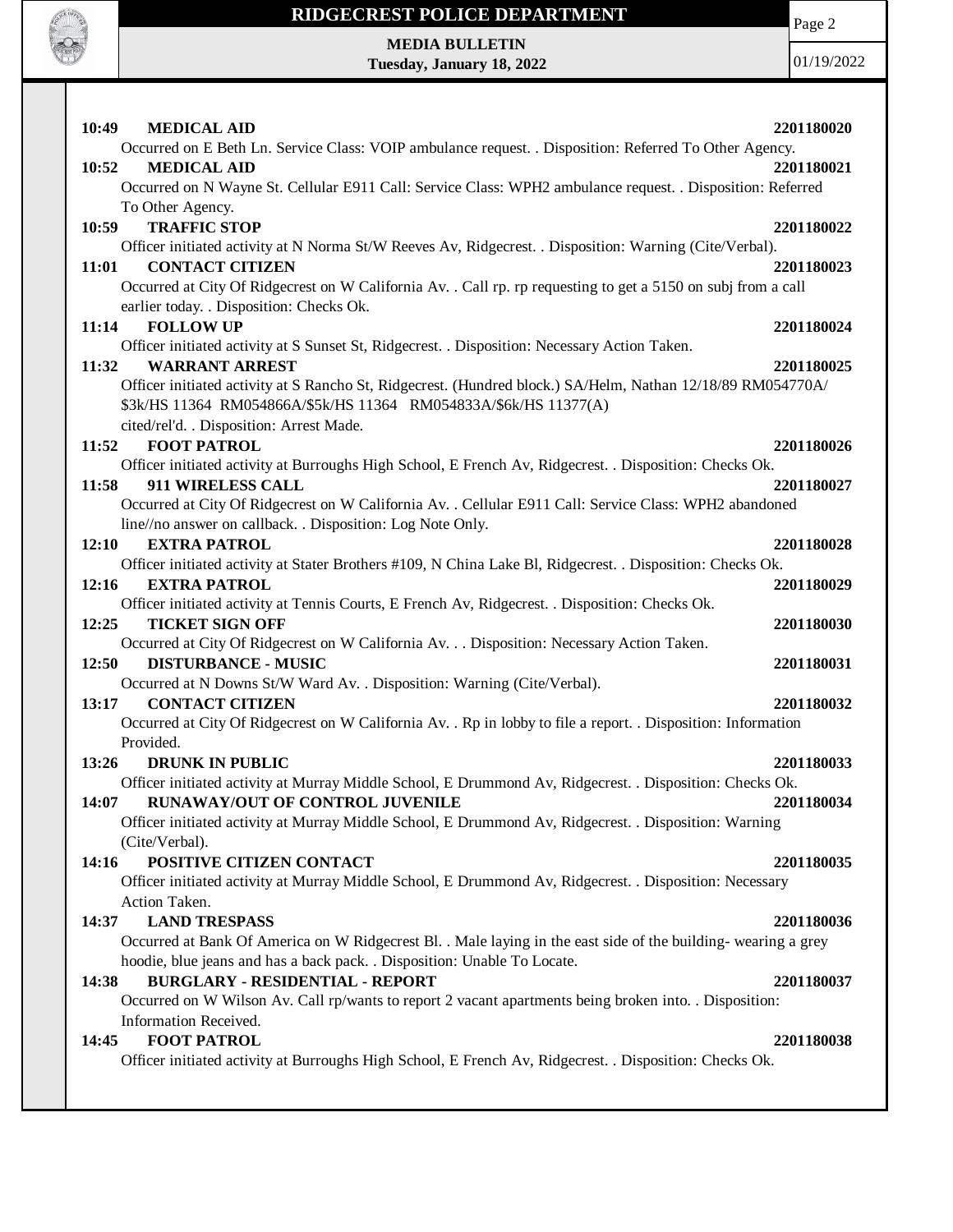

**MEDIA BULLETIN Tuesday, January 18, 2022** Page 3

| Occurred at City Of Ridgecrest on W California Av. . Rp found a card, bible and bag at the intersection of china<br>lake/ridgecrest. . Disposition: Report Taken .<br>15:06<br><b>TRAFFIC STOP</b><br>Officer initiated activity at N China Lake Bl, Ridgecrest. (Hundred block.). . Disposition: Warning (Cite/Verbal).<br>15:12<br><b>WELFARE CHECK</b><br>Occurred on S Lakeview Ct. RP wants welck done on his daughter and a call back after welck is done<br>Disposition: Checks Ok.<br><b>ACO CALL</b><br>15:32<br>Officer initiated activity at N Peg St, Ridgecrest. (Hundred block.) dog caught on fence. . Disposition: Animal<br>Control Handled.<br><b>THEFT</b><br>16:00<br>Occurred on S Reedy St. Call rp/regarding theft from a handy man. . Disposition: Necessary Action Taken.<br><b>VEHICLE RELEASE</b><br>16:59<br>Occurred at City Of Ridgecrest on W California Av. Disposition: Information Provided.<br><b>CONTACT CITIZEN</b><br>17:13<br>Occurred at City Of Ridgecrest on W California Av. . RP states he spoke to P5 yesterday regarding an<br>incident/RP requests to speak to P5 and has more questions /Contact via 10-21. Disposition: Information<br>Received.<br>17:29<br><b>DISTURBANCE FIGHT</b><br>Occurred at W Upjohn Av/S Sanders St. Cellular E911 Call: Service Class: WPH2 multiple subjs fighting<br>Disposition: Report Taken.<br><b>RUNAWAY JUVENILE</b><br>17:43<br>Occurred on S Holly Canyon Dr. Rp states that when she arrived home her son was not there and he left her a<br>note. rp states son packed things up but she believes she knows where he is and needs help going to get him.<br>. Disposition: Necessary Action Taken.<br><b>WELFARE CHECK</b><br>17:47<br>Occurred on N Inyo St. . Disposition: Checks Ok.<br><b>FOLLOW UP</b><br>18:07<br>Occurred on S Lenore St. RP requesting officer go into his residence and take photos of the lights from super 8<br>shining into his living room 21-3579. . Disposition: Information Provided.<br>18:29<br><b>ACO CALL</b><br>Occurred on W Upjohn Av. RP stating male from inc #2201180046 let her dog out leading to her dog attacking<br>another dog/wants contact. . Disposition: Necessary Action Taken.<br>18:35<br><b>TRAFFIC STOP</b><br>Officer initiated activity at W Ward Av, Ridgecrest. (Hundred block.). . Disposition: Warning (Cite/Verbal).<br><b>BURGLARY ALARM</b><br>18:46<br>Occurred on S Beasley St. INT MOTION NO RP/OP 10415/DOG ON PREMISE. . Disposition: False Alarm.<br><b>HARASSMENT</b><br>18:47<br>Occurred on N Peg St. RP calling on behalf of her friend stating her friend is being harassed by her landlord<br>Disposition: Information Provided.<br><b>BURGLARY ALARM</b><br>18:52<br>Occurred at Bureau Of Land Management on S Richmond Rd. . North entry exit. . Disposition: False Alarm.<br>ASSAULT WITH A DEADLY WEAPON<br>19:08<br>Occurred on W Reeves Av. RP stating tried to run her over in green impala/occured 30 prior to call/stating the | 14:48 | <b>FOUND PROPERTY</b>                                                                               | 2201180039 |
|----------------------------------------------------------------------------------------------------------------------------------------------------------------------------------------------------------------------------------------------------------------------------------------------------------------------------------------------------------------------------------------------------------------------------------------------------------------------------------------------------------------------------------------------------------------------------------------------------------------------------------------------------------------------------------------------------------------------------------------------------------------------------------------------------------------------------------------------------------------------------------------------------------------------------------------------------------------------------------------------------------------------------------------------------------------------------------------------------------------------------------------------------------------------------------------------------------------------------------------------------------------------------------------------------------------------------------------------------------------------------------------------------------------------------------------------------------------------------------------------------------------------------------------------------------------------------------------------------------------------------------------------------------------------------------------------------------------------------------------------------------------------------------------------------------------------------------------------------------------------------------------------------------------------------------------------------------------------------------------------------------------------------------------------------------------------------------------------------------------------------------------------------------------------------------------------------------------------------------------------------------------------------------------------------------------------------------------------------------------------------------------------------------------------------------------------------------------------------------------------------------------------------------------------------------------------------------------------------------------------------------------------------------------------------------------------------------------------------------------------------------------------------------------------------------------------------------------------------------------------------------------------------------------------------------------------------------------------------------------------------------------|-------|-----------------------------------------------------------------------------------------------------|------------|
|                                                                                                                                                                                                                                                                                                                                                                                                                                                                                                                                                                                                                                                                                                                                                                                                                                                                                                                                                                                                                                                                                                                                                                                                                                                                                                                                                                                                                                                                                                                                                                                                                                                                                                                                                                                                                                                                                                                                                                                                                                                                                                                                                                                                                                                                                                                                                                                                                                                                                                                                                                                                                                                                                                                                                                                                                                                                                                                                                                                                                |       |                                                                                                     |            |
|                                                                                                                                                                                                                                                                                                                                                                                                                                                                                                                                                                                                                                                                                                                                                                                                                                                                                                                                                                                                                                                                                                                                                                                                                                                                                                                                                                                                                                                                                                                                                                                                                                                                                                                                                                                                                                                                                                                                                                                                                                                                                                                                                                                                                                                                                                                                                                                                                                                                                                                                                                                                                                                                                                                                                                                                                                                                                                                                                                                                                |       |                                                                                                     | 2201180040 |
|                                                                                                                                                                                                                                                                                                                                                                                                                                                                                                                                                                                                                                                                                                                                                                                                                                                                                                                                                                                                                                                                                                                                                                                                                                                                                                                                                                                                                                                                                                                                                                                                                                                                                                                                                                                                                                                                                                                                                                                                                                                                                                                                                                                                                                                                                                                                                                                                                                                                                                                                                                                                                                                                                                                                                                                                                                                                                                                                                                                                                |       |                                                                                                     |            |
|                                                                                                                                                                                                                                                                                                                                                                                                                                                                                                                                                                                                                                                                                                                                                                                                                                                                                                                                                                                                                                                                                                                                                                                                                                                                                                                                                                                                                                                                                                                                                                                                                                                                                                                                                                                                                                                                                                                                                                                                                                                                                                                                                                                                                                                                                                                                                                                                                                                                                                                                                                                                                                                                                                                                                                                                                                                                                                                                                                                                                |       |                                                                                                     | 2201180041 |
|                                                                                                                                                                                                                                                                                                                                                                                                                                                                                                                                                                                                                                                                                                                                                                                                                                                                                                                                                                                                                                                                                                                                                                                                                                                                                                                                                                                                                                                                                                                                                                                                                                                                                                                                                                                                                                                                                                                                                                                                                                                                                                                                                                                                                                                                                                                                                                                                                                                                                                                                                                                                                                                                                                                                                                                                                                                                                                                                                                                                                |       |                                                                                                     |            |
|                                                                                                                                                                                                                                                                                                                                                                                                                                                                                                                                                                                                                                                                                                                                                                                                                                                                                                                                                                                                                                                                                                                                                                                                                                                                                                                                                                                                                                                                                                                                                                                                                                                                                                                                                                                                                                                                                                                                                                                                                                                                                                                                                                                                                                                                                                                                                                                                                                                                                                                                                                                                                                                                                                                                                                                                                                                                                                                                                                                                                |       |                                                                                                     |            |
|                                                                                                                                                                                                                                                                                                                                                                                                                                                                                                                                                                                                                                                                                                                                                                                                                                                                                                                                                                                                                                                                                                                                                                                                                                                                                                                                                                                                                                                                                                                                                                                                                                                                                                                                                                                                                                                                                                                                                                                                                                                                                                                                                                                                                                                                                                                                                                                                                                                                                                                                                                                                                                                                                                                                                                                                                                                                                                                                                                                                                |       |                                                                                                     | 2201180042 |
|                                                                                                                                                                                                                                                                                                                                                                                                                                                                                                                                                                                                                                                                                                                                                                                                                                                                                                                                                                                                                                                                                                                                                                                                                                                                                                                                                                                                                                                                                                                                                                                                                                                                                                                                                                                                                                                                                                                                                                                                                                                                                                                                                                                                                                                                                                                                                                                                                                                                                                                                                                                                                                                                                                                                                                                                                                                                                                                                                                                                                |       |                                                                                                     |            |
|                                                                                                                                                                                                                                                                                                                                                                                                                                                                                                                                                                                                                                                                                                                                                                                                                                                                                                                                                                                                                                                                                                                                                                                                                                                                                                                                                                                                                                                                                                                                                                                                                                                                                                                                                                                                                                                                                                                                                                                                                                                                                                                                                                                                                                                                                                                                                                                                                                                                                                                                                                                                                                                                                                                                                                                                                                                                                                                                                                                                                |       |                                                                                                     |            |
|                                                                                                                                                                                                                                                                                                                                                                                                                                                                                                                                                                                                                                                                                                                                                                                                                                                                                                                                                                                                                                                                                                                                                                                                                                                                                                                                                                                                                                                                                                                                                                                                                                                                                                                                                                                                                                                                                                                                                                                                                                                                                                                                                                                                                                                                                                                                                                                                                                                                                                                                                                                                                                                                                                                                                                                                                                                                                                                                                                                                                |       |                                                                                                     | 2201180043 |
|                                                                                                                                                                                                                                                                                                                                                                                                                                                                                                                                                                                                                                                                                                                                                                                                                                                                                                                                                                                                                                                                                                                                                                                                                                                                                                                                                                                                                                                                                                                                                                                                                                                                                                                                                                                                                                                                                                                                                                                                                                                                                                                                                                                                                                                                                                                                                                                                                                                                                                                                                                                                                                                                                                                                                                                                                                                                                                                                                                                                                |       |                                                                                                     |            |
|                                                                                                                                                                                                                                                                                                                                                                                                                                                                                                                                                                                                                                                                                                                                                                                                                                                                                                                                                                                                                                                                                                                                                                                                                                                                                                                                                                                                                                                                                                                                                                                                                                                                                                                                                                                                                                                                                                                                                                                                                                                                                                                                                                                                                                                                                                                                                                                                                                                                                                                                                                                                                                                                                                                                                                                                                                                                                                                                                                                                                |       |                                                                                                     | 2201180044 |
|                                                                                                                                                                                                                                                                                                                                                                                                                                                                                                                                                                                                                                                                                                                                                                                                                                                                                                                                                                                                                                                                                                                                                                                                                                                                                                                                                                                                                                                                                                                                                                                                                                                                                                                                                                                                                                                                                                                                                                                                                                                                                                                                                                                                                                                                                                                                                                                                                                                                                                                                                                                                                                                                                                                                                                                                                                                                                                                                                                                                                |       |                                                                                                     |            |
|                                                                                                                                                                                                                                                                                                                                                                                                                                                                                                                                                                                                                                                                                                                                                                                                                                                                                                                                                                                                                                                                                                                                                                                                                                                                                                                                                                                                                                                                                                                                                                                                                                                                                                                                                                                                                                                                                                                                                                                                                                                                                                                                                                                                                                                                                                                                                                                                                                                                                                                                                                                                                                                                                                                                                                                                                                                                                                                                                                                                                |       |                                                                                                     | 2201180045 |
|                                                                                                                                                                                                                                                                                                                                                                                                                                                                                                                                                                                                                                                                                                                                                                                                                                                                                                                                                                                                                                                                                                                                                                                                                                                                                                                                                                                                                                                                                                                                                                                                                                                                                                                                                                                                                                                                                                                                                                                                                                                                                                                                                                                                                                                                                                                                                                                                                                                                                                                                                                                                                                                                                                                                                                                                                                                                                                                                                                                                                |       |                                                                                                     |            |
|                                                                                                                                                                                                                                                                                                                                                                                                                                                                                                                                                                                                                                                                                                                                                                                                                                                                                                                                                                                                                                                                                                                                                                                                                                                                                                                                                                                                                                                                                                                                                                                                                                                                                                                                                                                                                                                                                                                                                                                                                                                                                                                                                                                                                                                                                                                                                                                                                                                                                                                                                                                                                                                                                                                                                                                                                                                                                                                                                                                                                |       |                                                                                                     |            |
|                                                                                                                                                                                                                                                                                                                                                                                                                                                                                                                                                                                                                                                                                                                                                                                                                                                                                                                                                                                                                                                                                                                                                                                                                                                                                                                                                                                                                                                                                                                                                                                                                                                                                                                                                                                                                                                                                                                                                                                                                                                                                                                                                                                                                                                                                                                                                                                                                                                                                                                                                                                                                                                                                                                                                                                                                                                                                                                                                                                                                |       |                                                                                                     |            |
|                                                                                                                                                                                                                                                                                                                                                                                                                                                                                                                                                                                                                                                                                                                                                                                                                                                                                                                                                                                                                                                                                                                                                                                                                                                                                                                                                                                                                                                                                                                                                                                                                                                                                                                                                                                                                                                                                                                                                                                                                                                                                                                                                                                                                                                                                                                                                                                                                                                                                                                                                                                                                                                                                                                                                                                                                                                                                                                                                                                                                |       |                                                                                                     | 2201180046 |
|                                                                                                                                                                                                                                                                                                                                                                                                                                                                                                                                                                                                                                                                                                                                                                                                                                                                                                                                                                                                                                                                                                                                                                                                                                                                                                                                                                                                                                                                                                                                                                                                                                                                                                                                                                                                                                                                                                                                                                                                                                                                                                                                                                                                                                                                                                                                                                                                                                                                                                                                                                                                                                                                                                                                                                                                                                                                                                                                                                                                                |       |                                                                                                     |            |
|                                                                                                                                                                                                                                                                                                                                                                                                                                                                                                                                                                                                                                                                                                                                                                                                                                                                                                                                                                                                                                                                                                                                                                                                                                                                                                                                                                                                                                                                                                                                                                                                                                                                                                                                                                                                                                                                                                                                                                                                                                                                                                                                                                                                                                                                                                                                                                                                                                                                                                                                                                                                                                                                                                                                                                                                                                                                                                                                                                                                                |       |                                                                                                     |            |
|                                                                                                                                                                                                                                                                                                                                                                                                                                                                                                                                                                                                                                                                                                                                                                                                                                                                                                                                                                                                                                                                                                                                                                                                                                                                                                                                                                                                                                                                                                                                                                                                                                                                                                                                                                                                                                                                                                                                                                                                                                                                                                                                                                                                                                                                                                                                                                                                                                                                                                                                                                                                                                                                                                                                                                                                                                                                                                                                                                                                                |       |                                                                                                     | 2201180047 |
|                                                                                                                                                                                                                                                                                                                                                                                                                                                                                                                                                                                                                                                                                                                                                                                                                                                                                                                                                                                                                                                                                                                                                                                                                                                                                                                                                                                                                                                                                                                                                                                                                                                                                                                                                                                                                                                                                                                                                                                                                                                                                                                                                                                                                                                                                                                                                                                                                                                                                                                                                                                                                                                                                                                                                                                                                                                                                                                                                                                                                |       |                                                                                                     |            |
|                                                                                                                                                                                                                                                                                                                                                                                                                                                                                                                                                                                                                                                                                                                                                                                                                                                                                                                                                                                                                                                                                                                                                                                                                                                                                                                                                                                                                                                                                                                                                                                                                                                                                                                                                                                                                                                                                                                                                                                                                                                                                                                                                                                                                                                                                                                                                                                                                                                                                                                                                                                                                                                                                                                                                                                                                                                                                                                                                                                                                |       |                                                                                                     |            |
|                                                                                                                                                                                                                                                                                                                                                                                                                                                                                                                                                                                                                                                                                                                                                                                                                                                                                                                                                                                                                                                                                                                                                                                                                                                                                                                                                                                                                                                                                                                                                                                                                                                                                                                                                                                                                                                                                                                                                                                                                                                                                                                                                                                                                                                                                                                                                                                                                                                                                                                                                                                                                                                                                                                                                                                                                                                                                                                                                                                                                |       |                                                                                                     |            |
|                                                                                                                                                                                                                                                                                                                                                                                                                                                                                                                                                                                                                                                                                                                                                                                                                                                                                                                                                                                                                                                                                                                                                                                                                                                                                                                                                                                                                                                                                                                                                                                                                                                                                                                                                                                                                                                                                                                                                                                                                                                                                                                                                                                                                                                                                                                                                                                                                                                                                                                                                                                                                                                                                                                                                                                                                                                                                                                                                                                                                |       |                                                                                                     | 2201180048 |
|                                                                                                                                                                                                                                                                                                                                                                                                                                                                                                                                                                                                                                                                                                                                                                                                                                                                                                                                                                                                                                                                                                                                                                                                                                                                                                                                                                                                                                                                                                                                                                                                                                                                                                                                                                                                                                                                                                                                                                                                                                                                                                                                                                                                                                                                                                                                                                                                                                                                                                                                                                                                                                                                                                                                                                                                                                                                                                                                                                                                                |       |                                                                                                     |            |
|                                                                                                                                                                                                                                                                                                                                                                                                                                                                                                                                                                                                                                                                                                                                                                                                                                                                                                                                                                                                                                                                                                                                                                                                                                                                                                                                                                                                                                                                                                                                                                                                                                                                                                                                                                                                                                                                                                                                                                                                                                                                                                                                                                                                                                                                                                                                                                                                                                                                                                                                                                                                                                                                                                                                                                                                                                                                                                                                                                                                                |       |                                                                                                     | 2201180049 |
|                                                                                                                                                                                                                                                                                                                                                                                                                                                                                                                                                                                                                                                                                                                                                                                                                                                                                                                                                                                                                                                                                                                                                                                                                                                                                                                                                                                                                                                                                                                                                                                                                                                                                                                                                                                                                                                                                                                                                                                                                                                                                                                                                                                                                                                                                                                                                                                                                                                                                                                                                                                                                                                                                                                                                                                                                                                                                                                                                                                                                |       |                                                                                                     |            |
|                                                                                                                                                                                                                                                                                                                                                                                                                                                                                                                                                                                                                                                                                                                                                                                                                                                                                                                                                                                                                                                                                                                                                                                                                                                                                                                                                                                                                                                                                                                                                                                                                                                                                                                                                                                                                                                                                                                                                                                                                                                                                                                                                                                                                                                                                                                                                                                                                                                                                                                                                                                                                                                                                                                                                                                                                                                                                                                                                                                                                |       |                                                                                                     | 2201180050 |
|                                                                                                                                                                                                                                                                                                                                                                                                                                                                                                                                                                                                                                                                                                                                                                                                                                                                                                                                                                                                                                                                                                                                                                                                                                                                                                                                                                                                                                                                                                                                                                                                                                                                                                                                                                                                                                                                                                                                                                                                                                                                                                                                                                                                                                                                                                                                                                                                                                                                                                                                                                                                                                                                                                                                                                                                                                                                                                                                                                                                                |       |                                                                                                     |            |
|                                                                                                                                                                                                                                                                                                                                                                                                                                                                                                                                                                                                                                                                                                                                                                                                                                                                                                                                                                                                                                                                                                                                                                                                                                                                                                                                                                                                                                                                                                                                                                                                                                                                                                                                                                                                                                                                                                                                                                                                                                                                                                                                                                                                                                                                                                                                                                                                                                                                                                                                                                                                                                                                                                                                                                                                                                                                                                                                                                                                                |       |                                                                                                     |            |
|                                                                                                                                                                                                                                                                                                                                                                                                                                                                                                                                                                                                                                                                                                                                                                                                                                                                                                                                                                                                                                                                                                                                                                                                                                                                                                                                                                                                                                                                                                                                                                                                                                                                                                                                                                                                                                                                                                                                                                                                                                                                                                                                                                                                                                                                                                                                                                                                                                                                                                                                                                                                                                                                                                                                                                                                                                                                                                                                                                                                                |       |                                                                                                     | 2201180051 |
|                                                                                                                                                                                                                                                                                                                                                                                                                                                                                                                                                                                                                                                                                                                                                                                                                                                                                                                                                                                                                                                                                                                                                                                                                                                                                                                                                                                                                                                                                                                                                                                                                                                                                                                                                                                                                                                                                                                                                                                                                                                                                                                                                                                                                                                                                                                                                                                                                                                                                                                                                                                                                                                                                                                                                                                                                                                                                                                                                                                                                |       |                                                                                                     |            |
|                                                                                                                                                                                                                                                                                                                                                                                                                                                                                                                                                                                                                                                                                                                                                                                                                                                                                                                                                                                                                                                                                                                                                                                                                                                                                                                                                                                                                                                                                                                                                                                                                                                                                                                                                                                                                                                                                                                                                                                                                                                                                                                                                                                                                                                                                                                                                                                                                                                                                                                                                                                                                                                                                                                                                                                                                                                                                                                                                                                                                |       |                                                                                                     | 2201180052 |
|                                                                                                                                                                                                                                                                                                                                                                                                                                                                                                                                                                                                                                                                                                                                                                                                                                                                                                                                                                                                                                                                                                                                                                                                                                                                                                                                                                                                                                                                                                                                                                                                                                                                                                                                                                                                                                                                                                                                                                                                                                                                                                                                                                                                                                                                                                                                                                                                                                                                                                                                                                                                                                                                                                                                                                                                                                                                                                                                                                                                                |       |                                                                                                     |            |
|                                                                                                                                                                                                                                                                                                                                                                                                                                                                                                                                                                                                                                                                                                                                                                                                                                                                                                                                                                                                                                                                                                                                                                                                                                                                                                                                                                                                                                                                                                                                                                                                                                                                                                                                                                                                                                                                                                                                                                                                                                                                                                                                                                                                                                                                                                                                                                                                                                                                                                                                                                                                                                                                                                                                                                                                                                                                                                                                                                                                                |       |                                                                                                     | 2201180053 |
|                                                                                                                                                                                                                                                                                                                                                                                                                                                                                                                                                                                                                                                                                                                                                                                                                                                                                                                                                                                                                                                                                                                                                                                                                                                                                                                                                                                                                                                                                                                                                                                                                                                                                                                                                                                                                                                                                                                                                                                                                                                                                                                                                                                                                                                                                                                                                                                                                                                                                                                                                                                                                                                                                                                                                                                                                                                                                                                                                                                                                |       |                                                                                                     |            |
|                                                                                                                                                                                                                                                                                                                                                                                                                                                                                                                                                                                                                                                                                                                                                                                                                                                                                                                                                                                                                                                                                                                                                                                                                                                                                                                                                                                                                                                                                                                                                                                                                                                                                                                                                                                                                                                                                                                                                                                                                                                                                                                                                                                                                                                                                                                                                                                                                                                                                                                                                                                                                                                                                                                                                                                                                                                                                                                                                                                                                |       |                                                                                                     | 2201180054 |
|                                                                                                                                                                                                                                                                                                                                                                                                                                                                                                                                                                                                                                                                                                                                                                                                                                                                                                                                                                                                                                                                                                                                                                                                                                                                                                                                                                                                                                                                                                                                                                                                                                                                                                                                                                                                                                                                                                                                                                                                                                                                                                                                                                                                                                                                                                                                                                                                                                                                                                                                                                                                                                                                                                                                                                                                                                                                                                                                                                                                                |       |                                                                                                     |            |
|                                                                                                                                                                                                                                                                                                                                                                                                                                                                                                                                                                                                                                                                                                                                                                                                                                                                                                                                                                                                                                                                                                                                                                                                                                                                                                                                                                                                                                                                                                                                                                                                                                                                                                                                                                                                                                                                                                                                                                                                                                                                                                                                                                                                                                                                                                                                                                                                                                                                                                                                                                                                                                                                                                                                                                                                                                                                                                                                                                                                                |       |                                                                                                     | 2201180055 |
|                                                                                                                                                                                                                                                                                                                                                                                                                                                                                                                                                                                                                                                                                                                                                                                                                                                                                                                                                                                                                                                                                                                                                                                                                                                                                                                                                                                                                                                                                                                                                                                                                                                                                                                                                                                                                                                                                                                                                                                                                                                                                                                                                                                                                                                                                                                                                                                                                                                                                                                                                                                                                                                                                                                                                                                                                                                                                                                                                                                                                |       |                                                                                                     |            |
|                                                                                                                                                                                                                                                                                                                                                                                                                                                                                                                                                                                                                                                                                                                                                                                                                                                                                                                                                                                                                                                                                                                                                                                                                                                                                                                                                                                                                                                                                                                                                                                                                                                                                                                                                                                                                                                                                                                                                                                                                                                                                                                                                                                                                                                                                                                                                                                                                                                                                                                                                                                                                                                                                                                                                                                                                                                                                                                                                                                                                |       | tried to run her over again at kwik serv/RP disconnected call. . Disposition: Information Received. |            |
|                                                                                                                                                                                                                                                                                                                                                                                                                                                                                                                                                                                                                                                                                                                                                                                                                                                                                                                                                                                                                                                                                                                                                                                                                                                                                                                                                                                                                                                                                                                                                                                                                                                                                                                                                                                                                                                                                                                                                                                                                                                                                                                                                                                                                                                                                                                                                                                                                                                                                                                                                                                                                                                                                                                                                                                                                                                                                                                                                                                                                |       |                                                                                                     |            |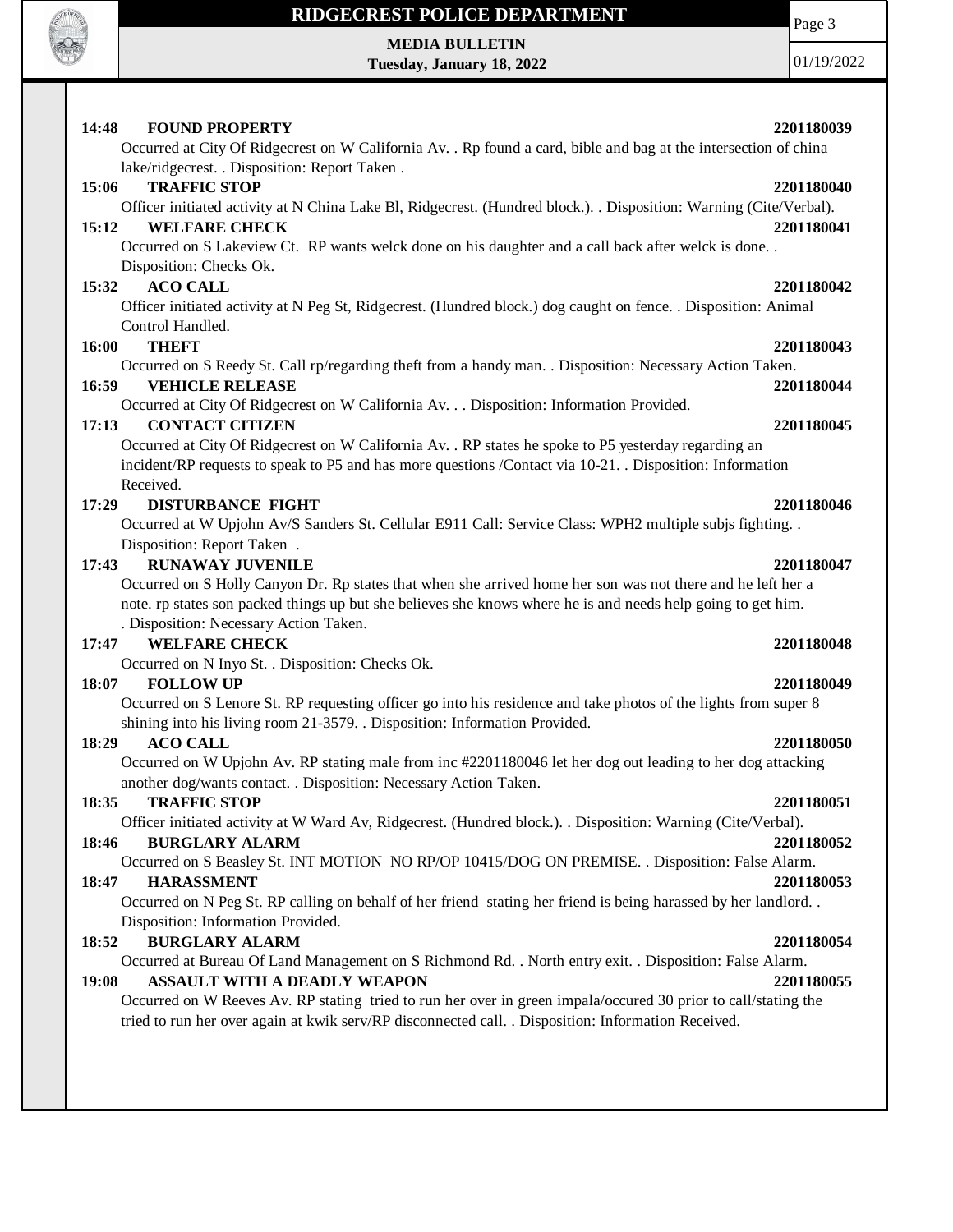

Page 4

**MEDIA BULLETIN Tuesday, January 18, 2022**

| 19:25<br><b>CONTACT CITIZEN</b>                                                                                   | 2201180056 |
|-------------------------------------------------------------------------------------------------------------------|------------|
| Occurred at Quality Inn on S China Lake Bl. . Cellular E911 Call: Male stating he was jumped/asking to be         |            |
| transferred directly to an officer/hung up/call pinge RRH/. . Disposition: Information Provided.                  |            |
| <b>MEDICAL AID</b><br>19:26                                                                                       | 2201180057 |
| Occurred on N Wayne St. Cellular E911 Call: EMS request. . Disposition: Referred To Other Agency.                 |            |
| <b>BURGLARY ALARM</b><br>19:51                                                                                    | 2201180058 |
| Occurred at A & L Tire Company on W Inyokern Rd. . S.e. shop door no RP. . Disposition: False Alarm.              |            |
| 19:52<br>911 WIRELESS CALL                                                                                        | 2201180059 |
| Occurred at City Of Ridgecrest on W California Av. . Cellular E911 Call: Hang up. . Disposition: Log Note Only.   |            |
| <b>MISUSE OF 9-1-1</b><br>20:05                                                                                   | 2201180060 |
| Occurred at Arrowhead Mobile Home Park on N Norma St. . Cellular E911 Call: Wants to reactivate RO. .             |            |
| Disposition: Log Note Only.                                                                                       |            |
| <b>INJURY TC</b><br>20:26                                                                                         | 2201180061 |
| Occurred at W Upjohn Av/S Downs St. Cellular E911 Call: VEH vs wall NB lanes south of intersection                |            |
| Disposition: Report Taken.                                                                                        |            |
| 20:34<br>911 WIRELESS CALL                                                                                        | 2201180062 |
| Occurred at City Of Ridgecrest on W California Av. . Cellular E911 Call: Open line rustling sounds. .             |            |
| Disposition: Log Note Only.                                                                                       |            |
| <b>MEDICAL AID</b><br>20:42                                                                                       | 2201180063 |
| Occurred on W Weiman Av. Cellular E911 Call: EMS request. . Disposition: Referred To Other Agency.                |            |
| <b>INFORMATION</b><br>20:59                                                                                       | 2201180064 |
| Occurred at City Of Ridgecrest on W California Av. . Called wanting to know what was going on with female. .      |            |
| Disposition: Log Note Only.                                                                                       |            |
| <b>EXTRA PATROL</b><br>21:07                                                                                      | 2201180065 |
| Occurred on W Ward Av. . Disposition: Checks Ok.                                                                  |            |
| 21:17<br><b>INFORMATION</b>                                                                                       | 2201180066 |
| Occurred at City Of Ridgecrest on W California Av. Disposition: Information Received.                             |            |
| <b>REPOSSESSION</b><br>21:41                                                                                      | 2201180067 |
| Occurred on S Porter St. Owner not aware. . Disposition: Log Note Only.                                           |            |
| <b>CONTACT CITIZEN</b><br>21:58                                                                                   | 2201180068 |
| Occurred at Arrowhead Mobile Home Park on N Norma St. . RP stating she was struck by male/won't say who/.         |            |
| . Disposition: Negative Contact.                                                                                  |            |
| <b>DISTURBANCE - MUSIC</b><br>22:02                                                                               | 2201180069 |
| Occurred on S Norma St. Loud music complaint. . Disposition: Warning (Cite/Verbal).                               |            |
| 22:14<br><b>MISSING JUV</b>                                                                                       | 2201180070 |
| Occurred on N Robalo St. Cellular E911 Call: RP reporting his cousin missing LS at residence approx 1500          |            |
| hrs/. . Disposition: Information Received.                                                                        |            |
| MISUSE OF 9-1-1<br>22:19                                                                                          | 2201180071 |
| Occurred at Arrowhead Mobile Home Park on N Norma St. . Cellular E911 Call: RP stating she needs help/is          |            |
| hurt but doesn't want medical. . Disposition: Log Note Only.                                                      |            |
| 22:30<br><b>FOLLOW UP</b>                                                                                         | 2201180072 |
| Officer initiated activity at Ridgecrest Regional Hospital, N China Lake Bl, Ridgecrest. . Disposition: Necessary |            |
| Action Taken.                                                                                                     |            |
| 911 WIRELESS CALL<br>22:38                                                                                        | 2201180073 |
| Occurred at City Of Ridgecrest on W California Av. . Cellular E911 Call: Open line/TV heard in BG. .              |            |
| Disposition: Referred To Other Agency.                                                                            |            |
| <b>BURGLARY ALARM</b><br>22:43                                                                                    | 2201180074 |
| Occurred at Tractor Supply Company on S China Lake Bl. . Stockroom motion No RP. . Disposition: False             |            |
| Alarm.                                                                                                            |            |
|                                                                                                                   |            |